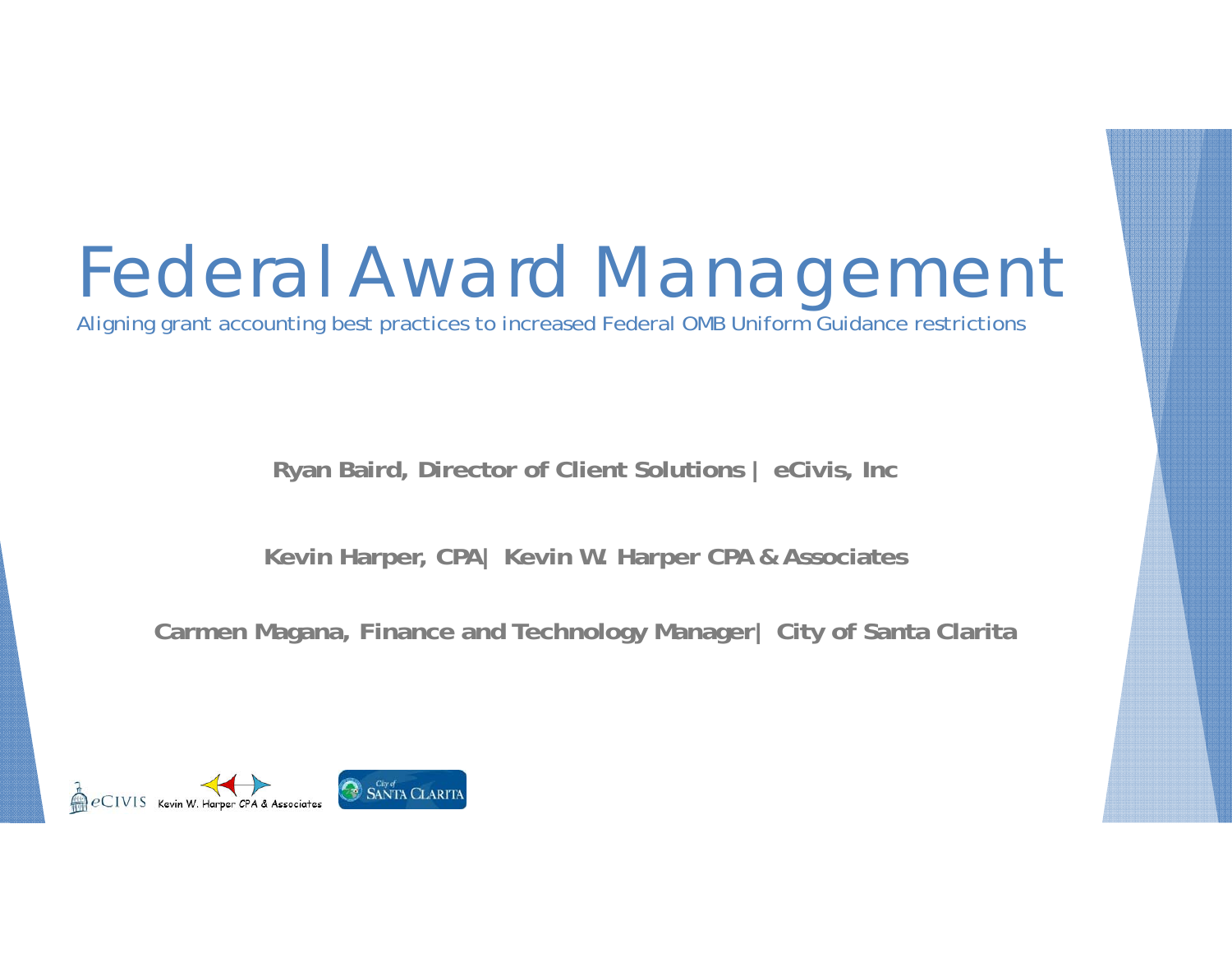#### Defining and Establishing Effective Internal Controls over Federal Awards

Why should you care?

- **Increased regulations in the OMB Uniform Guidance (Supercircular)** 
	- **Increased audits findings**
	- ▶ Designation as a "High risk" recipient
	- Increased frequency of audits
	- ▶ Potential surrender of previously awarded funding
- $\blacktriangleright$ Shift from compliance to performance focus
- $\blacktriangleright$ Indirect impact on internal controls

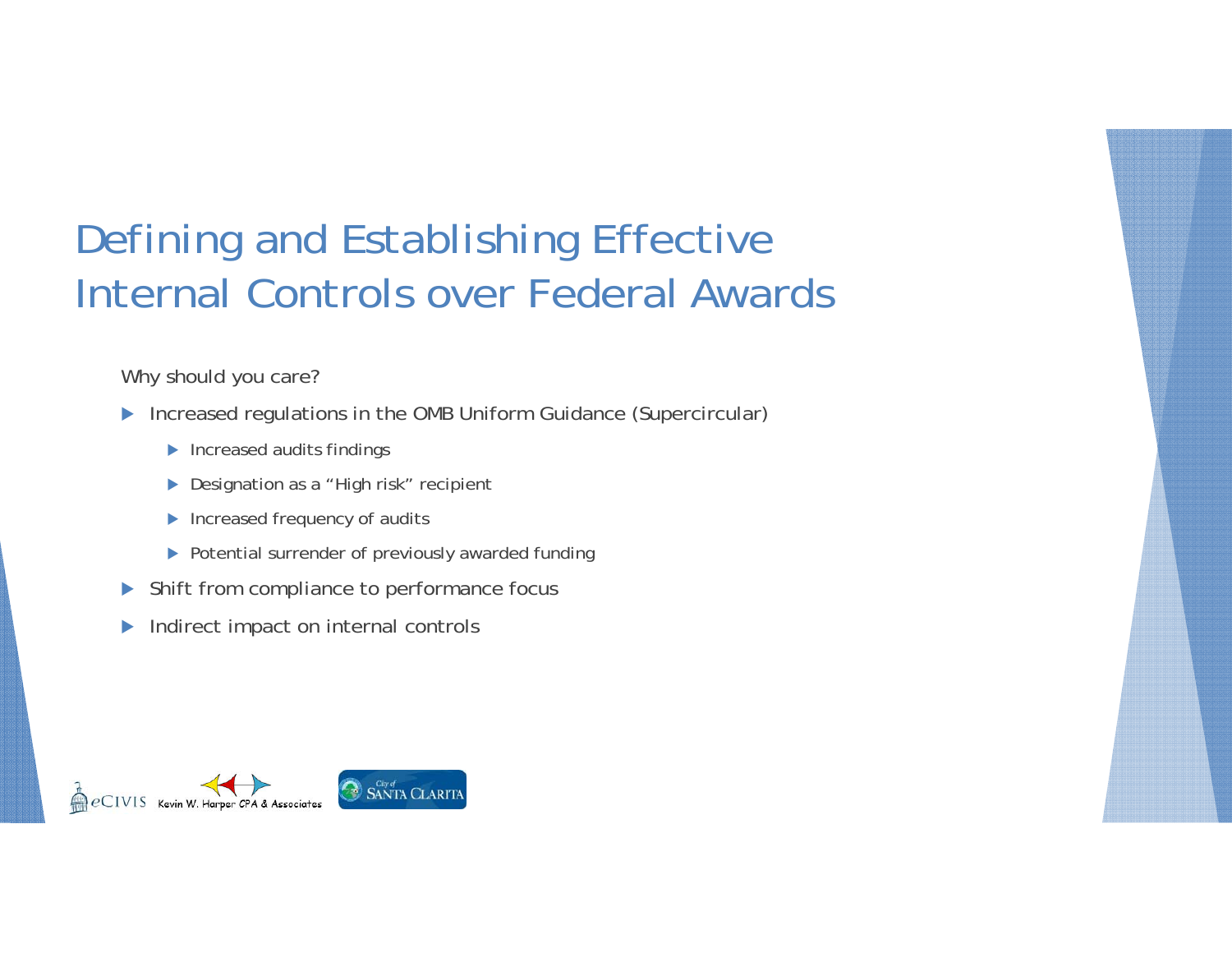#### Definition

- *Internal controls* means a process, implemented by a non-Federal entity, designed to provide *reasonable* assurance regarding the achievement of objectives in the following categories:
	- **Effectiveness and efficiency of operations**
	- Reliability of reporting for internal and external use
	- ▶ Compliance with applicable laws and regulations
- ь GREEN BOOK
	- *The plans, methods, policies, and procedures used to fulfill the mission, strategic plan, goals, and objectives of the entity.*

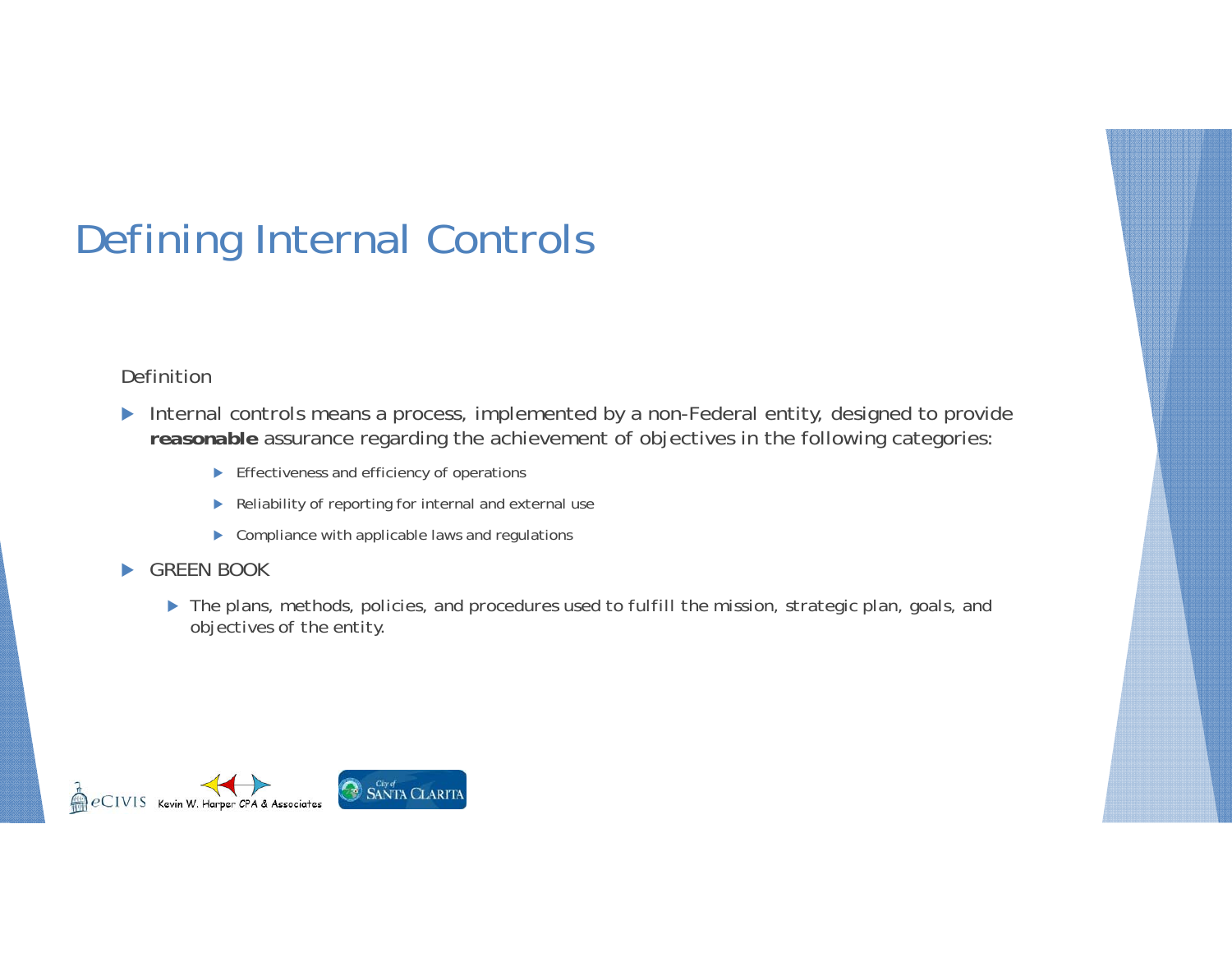**Bottom line:**

*Why should I have confidence you are going to achieve compliance with federal regulations and grant related outcomes?*

Internal controls are the systems in place to ensure this success

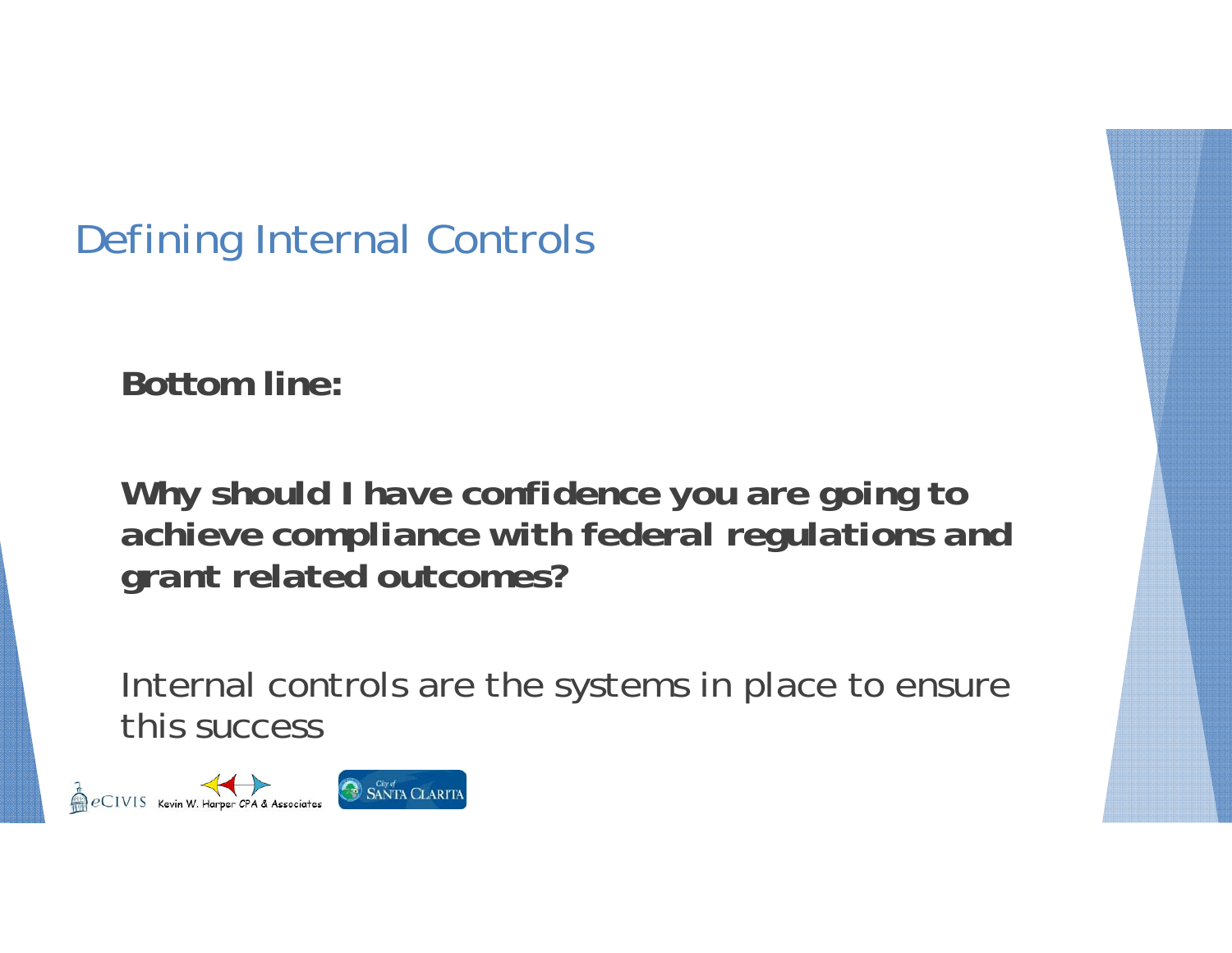Diving into the Uniform Guidance

Section 200.303 – General Rules for Internal Controls

- $\blacktriangleright$  The non-Federal entity must
	- Establish and maintain effective internal control over the Federal award that provides *reasonable* assurance that the non-Federal entity is managing the Federal award in *compliance with Federal statutes, regulations, and the terms and conditions of the Federal award*.
	- $\blacktriangleright$ Comply with Federal statutes, regulations, and the terms and conditions of the Federal awards.
	- Evaluate and monitor the non-Federal entity's compliance with statutes, regulations and the terms and conditions of Federal awards.
	- Take prompt action when instances of noncompliance are identified including noncompliance identified in audit findings
	- $\blacktriangleright$ Take reasonable measures to safeguard protected personally identifiable information

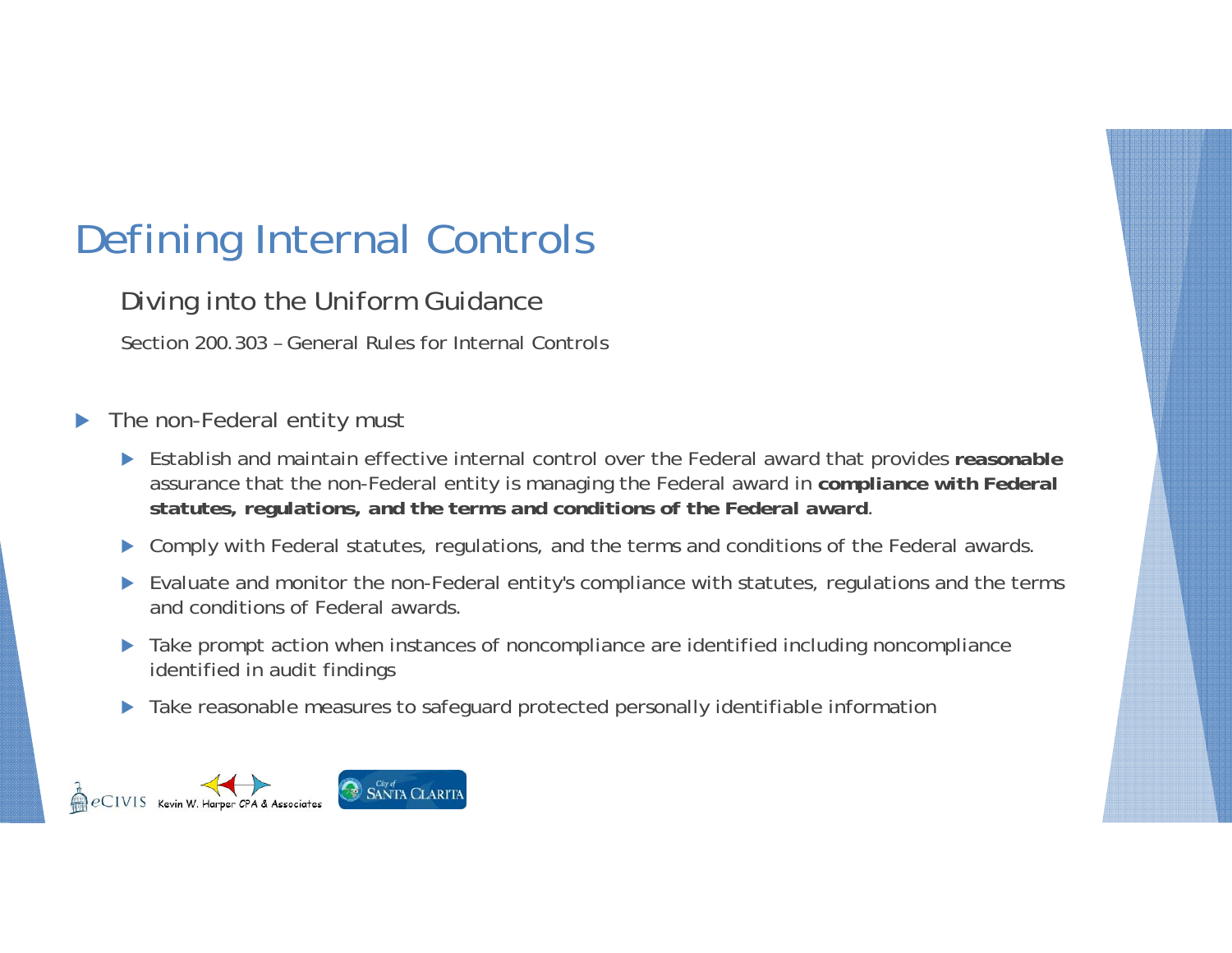Diving into the Uniform Guidance

Section 200.62 – Compliance Requirements for Federal Awards

Definition: A process implemented by a non-Federal entity designed to provide reasonable assurance regarding the achievement of the following objectives for Federal awards:

- $\blacktriangleright$  Transactions are properly recorded and accounted for, in order to
	- **Permit the preparation of reliable financial statements and Federal reports**
	- $\blacktriangleright$ Maintain accountability over assets
	- **Demonstrate compliance with Federal statutes, regulations, and the terms and conditions of the** Federal award
- $\blacktriangleright$  Transactions are executed in compliance with
	- ▶ Federal statutes, regulations, and the terms and conditions of the Federal award that could have a direct and material effect on a Federal program
	- Any other Federal statutes and regulations that are identified in the Compliance Supplement

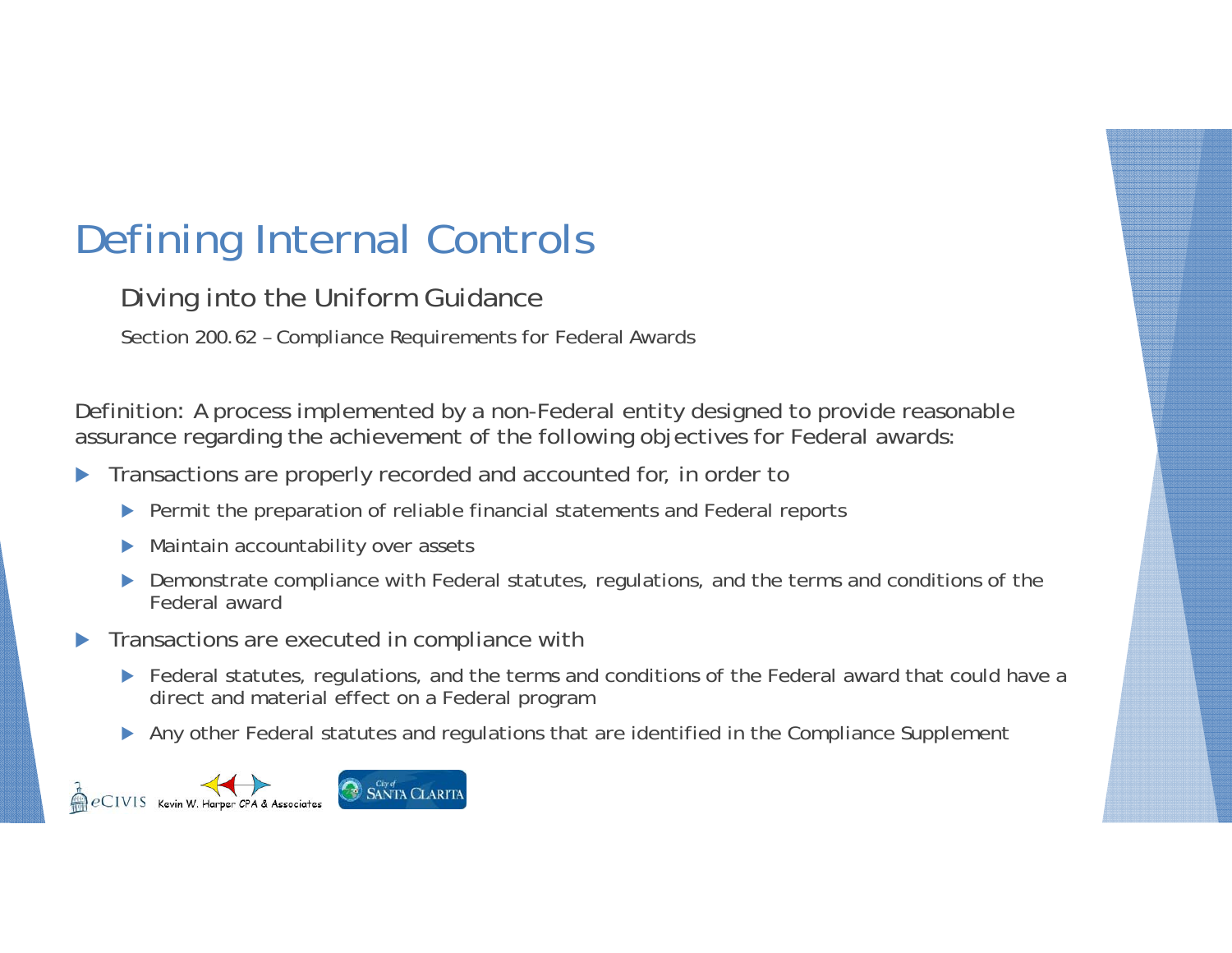#### Establishing internal controls

Define your entire Federal award portfolio

- $\blacktriangleright$  Pre-award process create post award happiness!
	- $\blacktriangleright$ Identify the key grant components required in reporting
	- $\blacktriangleright$ Assemble data using consist methodology across departments
	- $\blacktriangleright$ See attached "Uniform Grant Data Form"

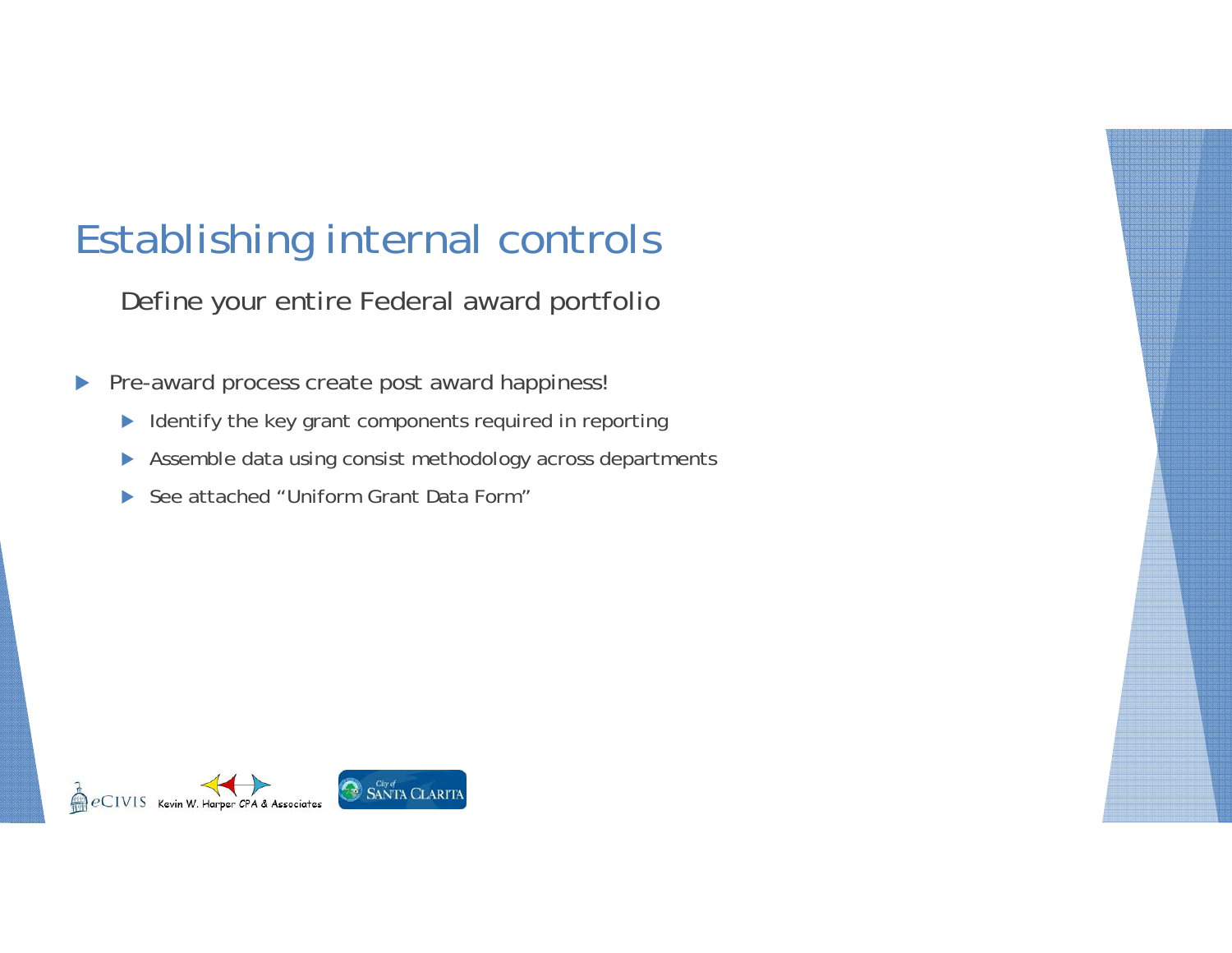#### Establishing internal controls

**Establish responsibility for each stage of the lifecycle** and defined activity therein

**Training and following up on AP implementation** 

**Creating systems to support AP implementation** 

Aligning AP and system specifications to federal regulations and federal award policies

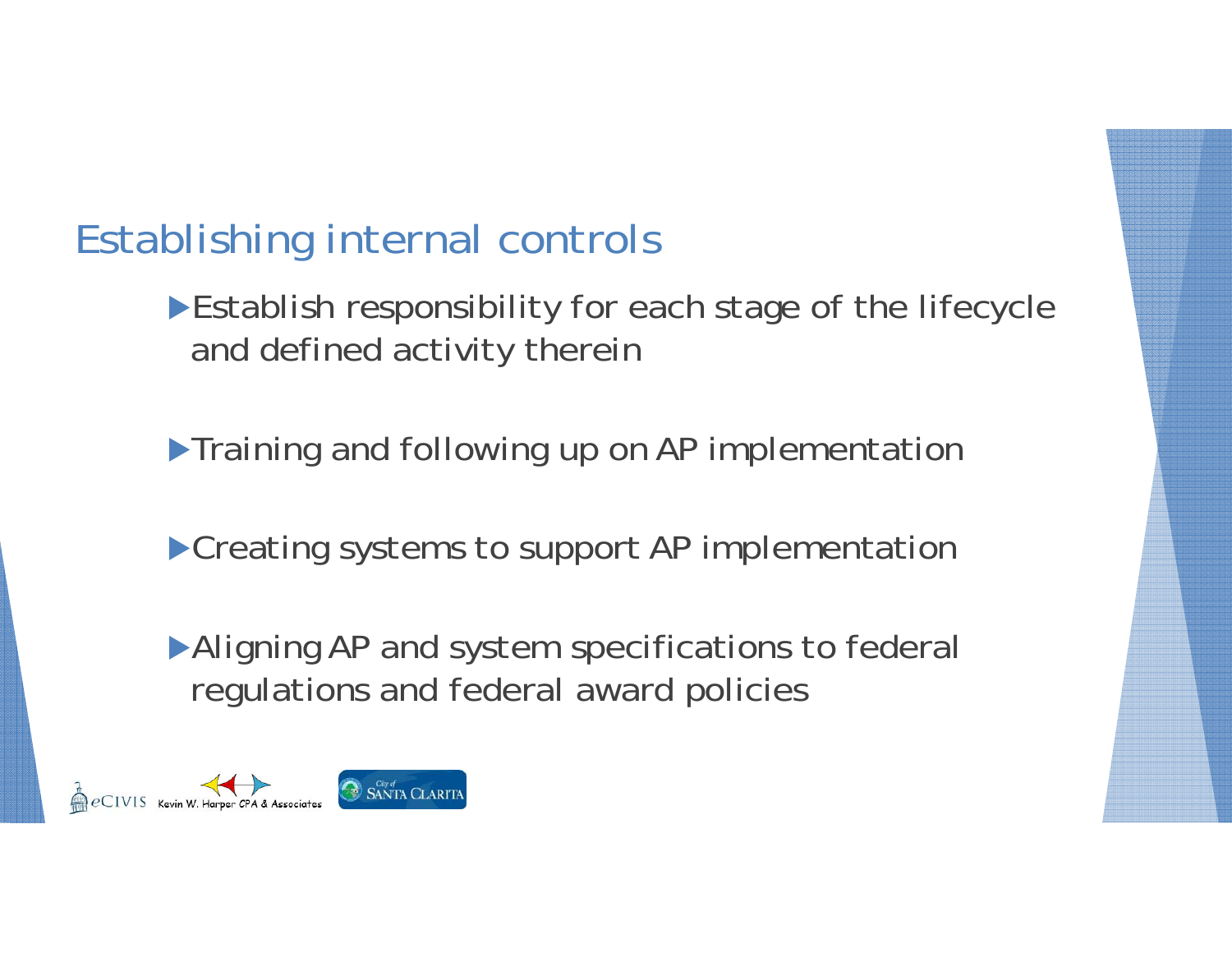### Centralization vs. Decentralization

### **Most governments manage grants** decentrally

Good or bad?



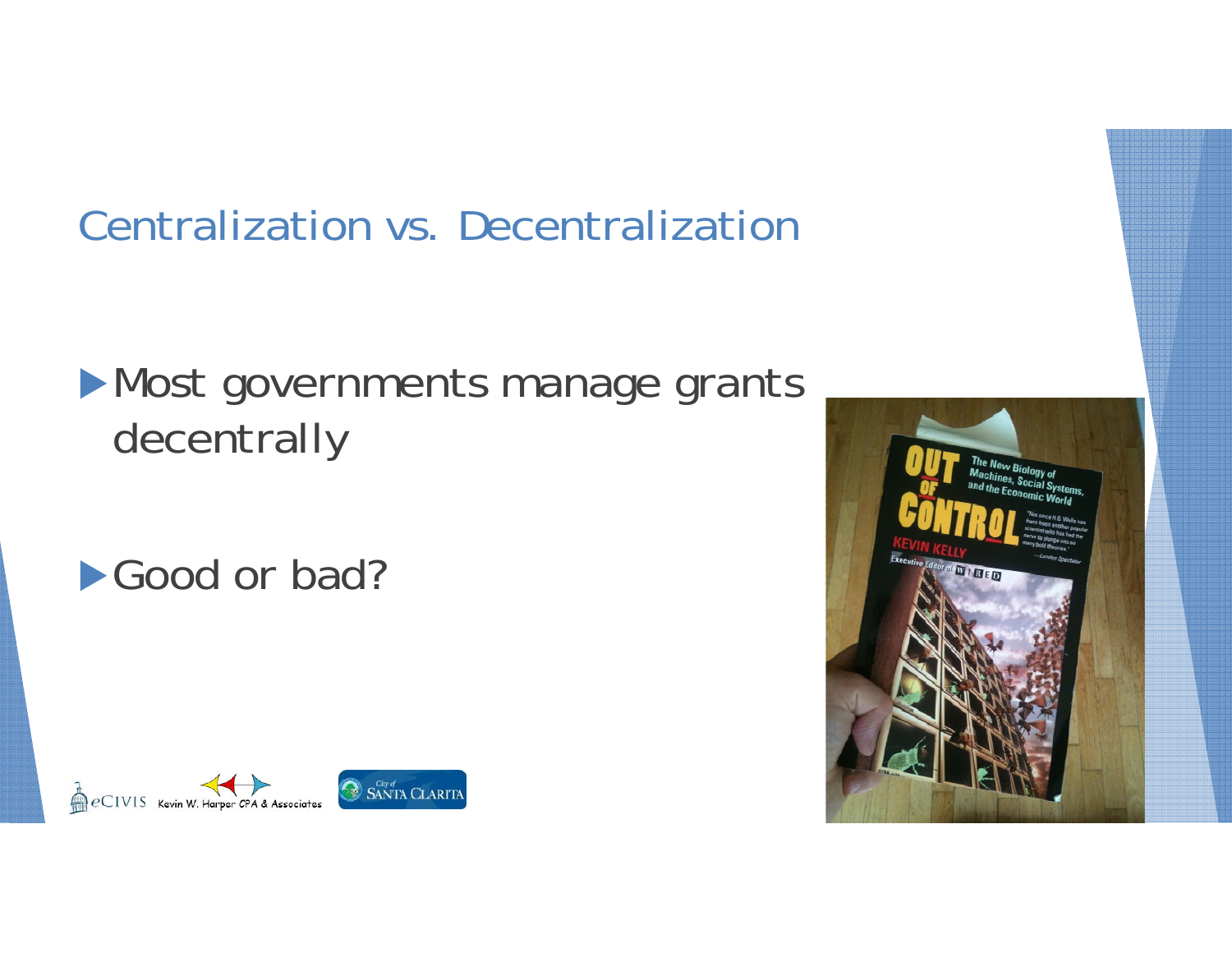#### Objectives of grants management process

**Funds spent on allowable costs** 

**Funds spent within grant period** 

Funds billed and collected accurately and timely

▶ Comply with grant provisions

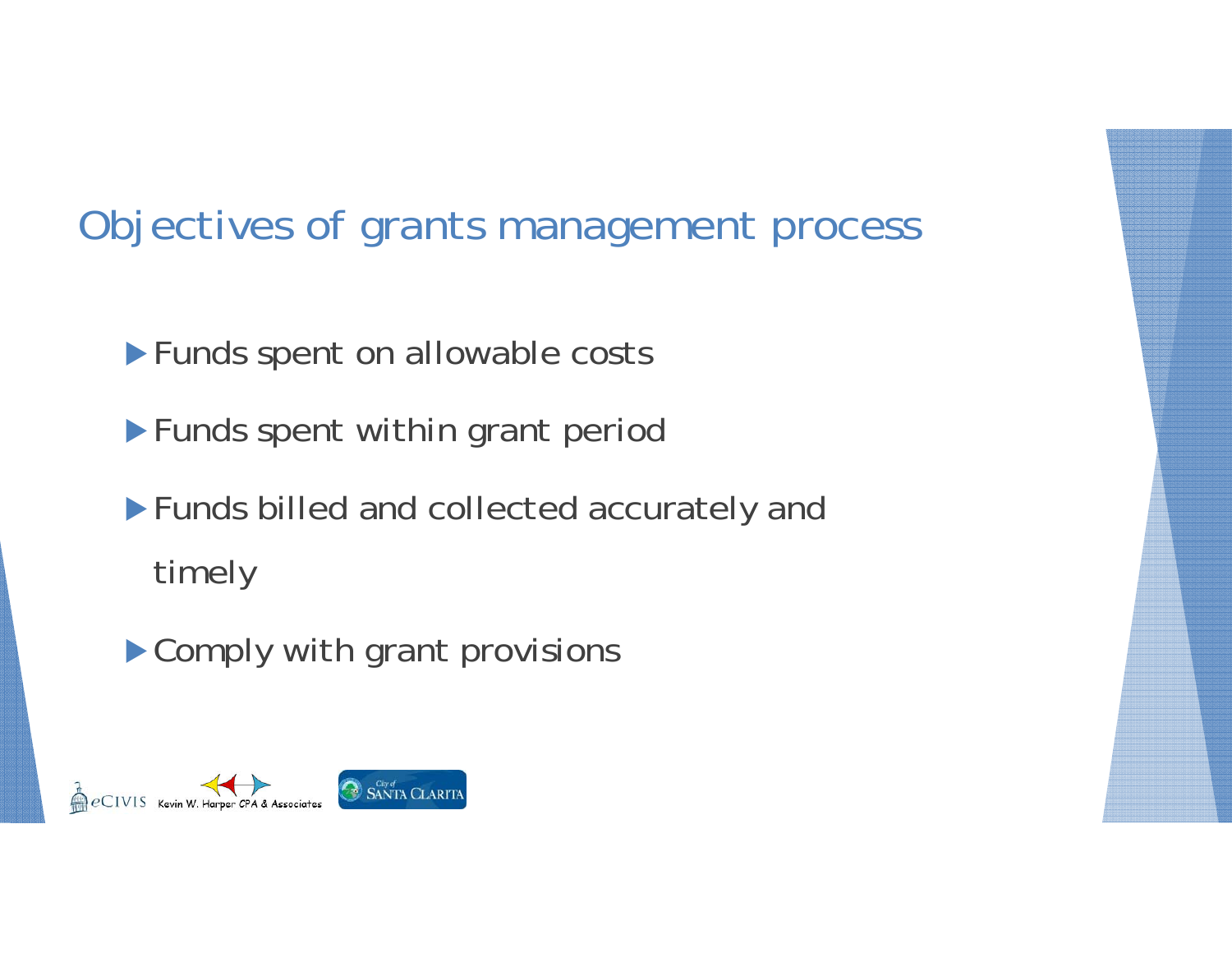#### Common problems

- Inherent problems in decentralized process
	- $\blacktriangleright$  No one understands entire process
	- ▶ Accounting info not easily accessible
	- ▶ Basic grant info not easily accessible
	- ▶ No communication protocols
- Departments apply for grants but don't notify Accounting
- **Reimbursement requests not reconciled to GL nor reviewed**
- Grant records maintained poorly

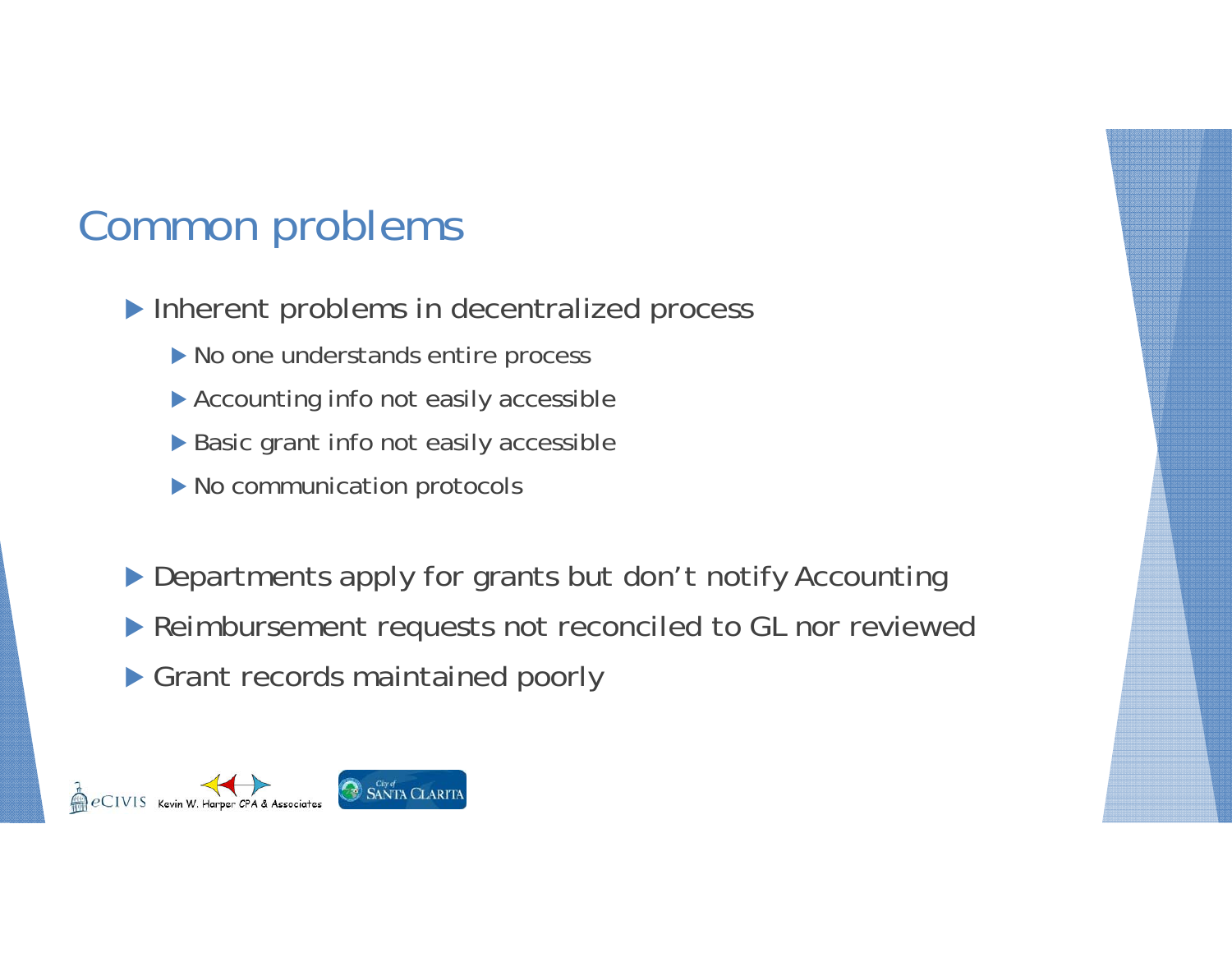#### Key Controls

- 1. Appoint a process owner
	- Facilitate workgroup meetings
	- ▶ Act as single point of communication about the process
	- ▶ Act as spokesperson/advocate to City management when organization change needed
- 2. Workgroup
	- ▶ Gain shared understanding of City-wide process
	- ▶ Understand stakeholder needs/concerns
	- ▶ Identify needed improvements
	- ▶ Develop action plans to address needed improvements and monitoring progress
	- ▶ Write procedures

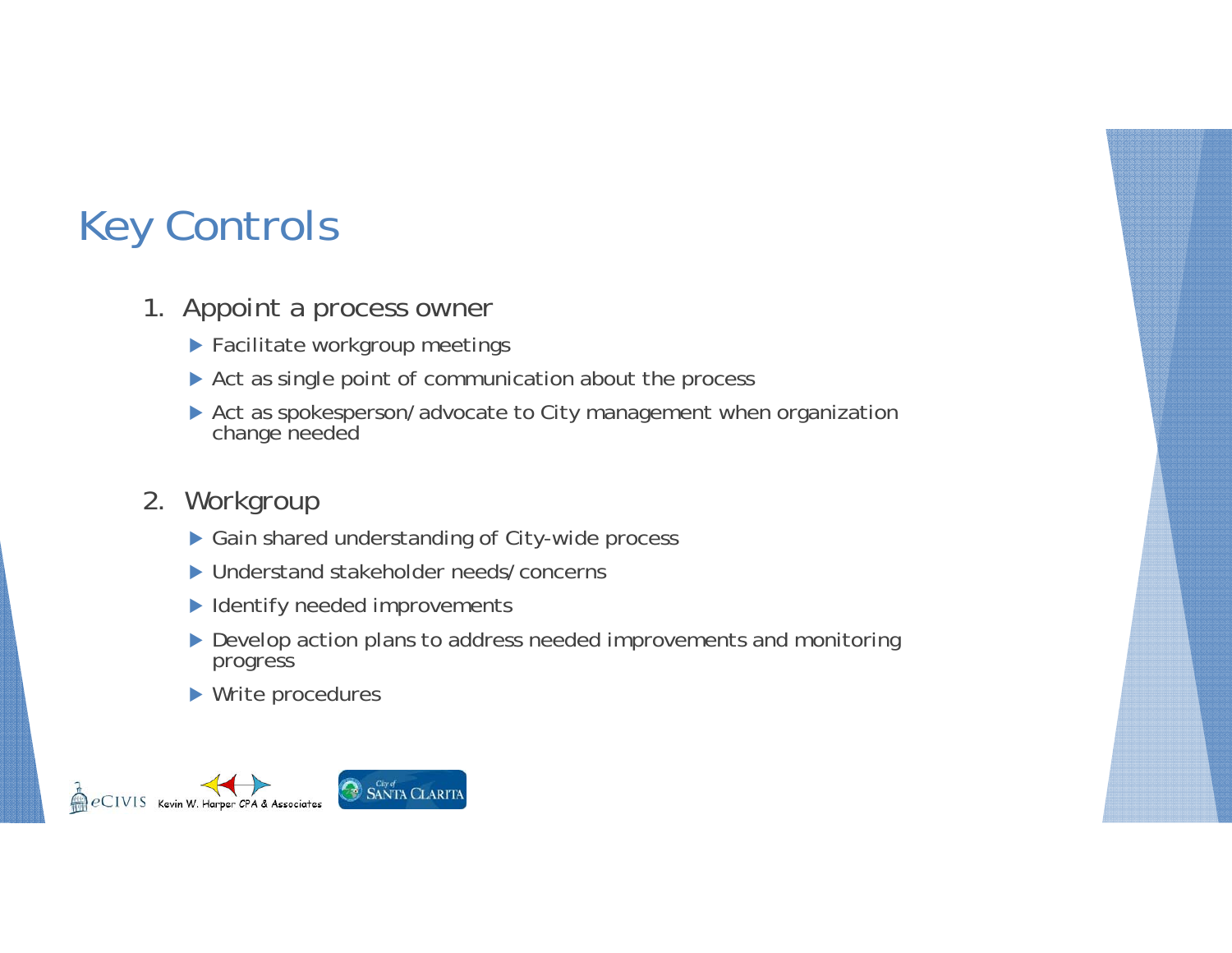### Key Controls

- 3. Each grant set up separately in accounting records
	- Take advantage of controls of ERP system and trained accountants
	- Make financial information easily accessible
	- Make preparation of grantor reports easier
- 4. Written procedures (see handout) and related training
	- $\triangleright$  Process is well designed
	- $\triangleright$  Responsibility for each task is assigned
	- Consistency across departments/units
	- $\triangleright$  Internal controls, including segregation of duties and approvals
	- $\triangleright$  Staff adequately trained
- 5. Grants status report (see handout)

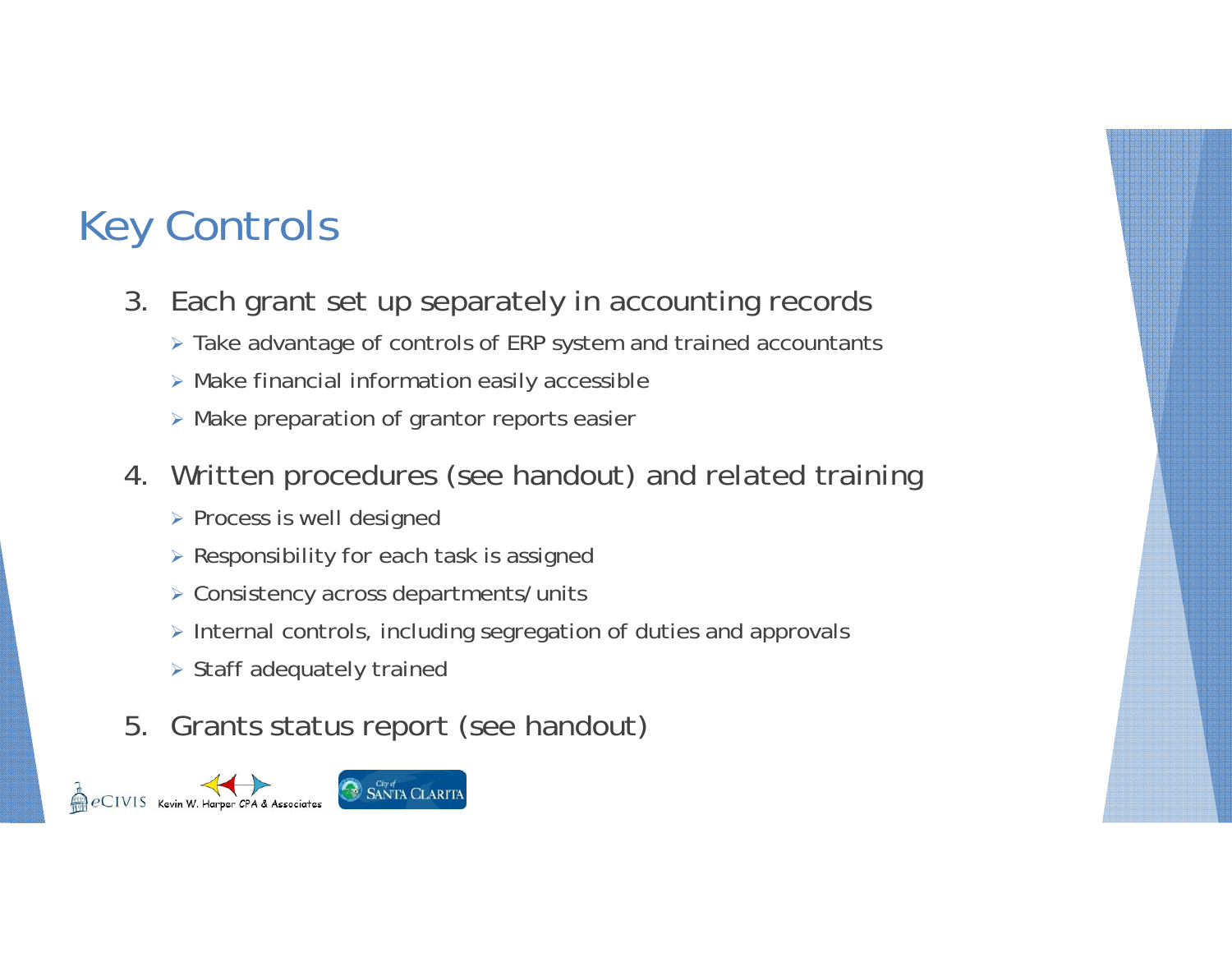# **GRANT PROCEDURES**

Issued: March 26, 2010 Last Updated: September 4, 2014

#### 1. Purpose

The purpose of these procedures is to create an internal system of application, approval, accounting, financial administration and reporting of grants for use by all departments of the City, the designated Grant Administrator and the Accounting Department.

#### 2. Types of grants

Grants received by the City generally are restricted grants to be used for specified capital projects or operating programs. The grant agreement or Memorandum of Understanding (MOU) usually specifies the time period for completion of the project/program and requires submission of progress reports and/or a final report at the end of the grant period. The City receives two types of restricted grants:

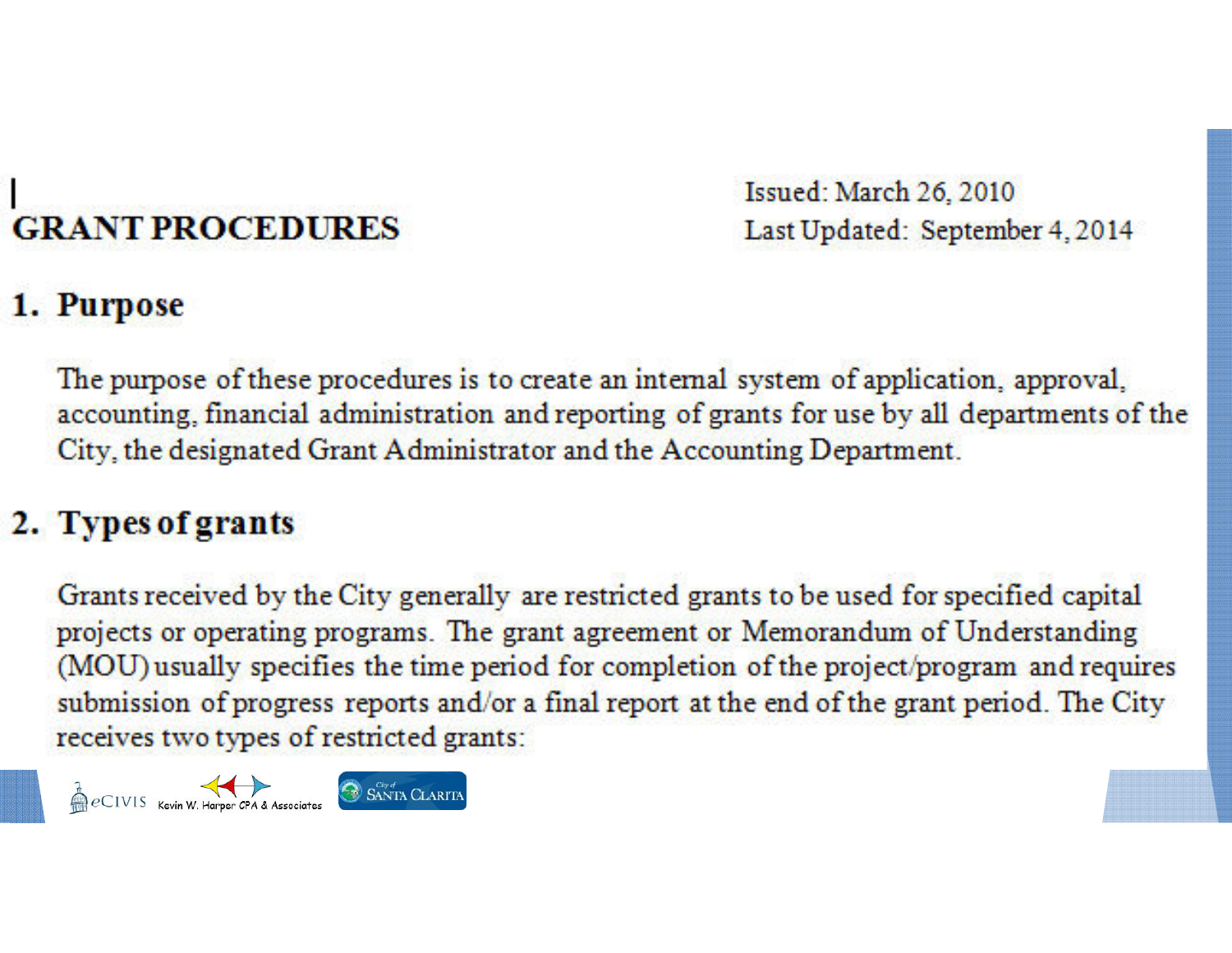|                       |       | <b>Grant Status Report</b>      |         |                                    |                                          |                            |                                              |        |              |                                   |                                   |                     |                   |                               |
|-----------------------|-------|---------------------------------|---------|------------------------------------|------------------------------------------|----------------------------|----------------------------------------------|--------|--------------|-----------------------------------|-----------------------------------|---------------------|-------------------|-------------------------------|
| at September 30, 2014 |       |                                 |         |                                    |                                          |                            |                                              |        |              |                                   |                                   |                     |                   |                               |
|                       | Org # | <b>Grantor</b>                  |         | A<br><b>Grant</b><br><b>Amount</b> | B<br><b>Expenditures</b><br>life-to-date | C                          | D                                            | E      | F            | G                                 | Н                                 |                     |                   |                               |
|                       |       |                                 |         |                                    |                                          | <b>Revenues</b>            |                                              |        |              |                                   |                                   | <b>Grant Period</b> |                   |                               |
| JL#                   |       |                                 | Program |                                    |                                          | <b>Received</b><br>to date | <b>Billed &amp; not</b> Not yet<br>collected | billed | <b>Total</b> | <b>Available grant</b><br>balance | <b>Last date</b><br><b>billed</b> | <b>Start</b>        | End               | Grant<br><b>Administrator</b> |
|                       |       | <b>REIMBURSEMENT GRANTS</b>     |         |                                    |                                          |                            |                                              |        |              |                                   |                                   |                     |                   |                               |
| <b>MC002</b>          | 66705 | US Dept of HUD                  |         | 1,000,000                          | 717,088                                  | 649,088                    | 40,000                                       | 28,000 | 717,088      | 282,912                           | 4/30/2014                         |                     |                   | 1/1/2012 12/31/2014 K Chesney |
| <b>MC012</b>          | 66232 | State Dept of<br>Transportation |         | 200,169                            | 174,325                                  | 160,000                    |                                              | 14,325 | 174,325      | 25,844                            | 6/30/2014                         | 7/1/2013            | 6/30/2014 T Gwynn |                               |

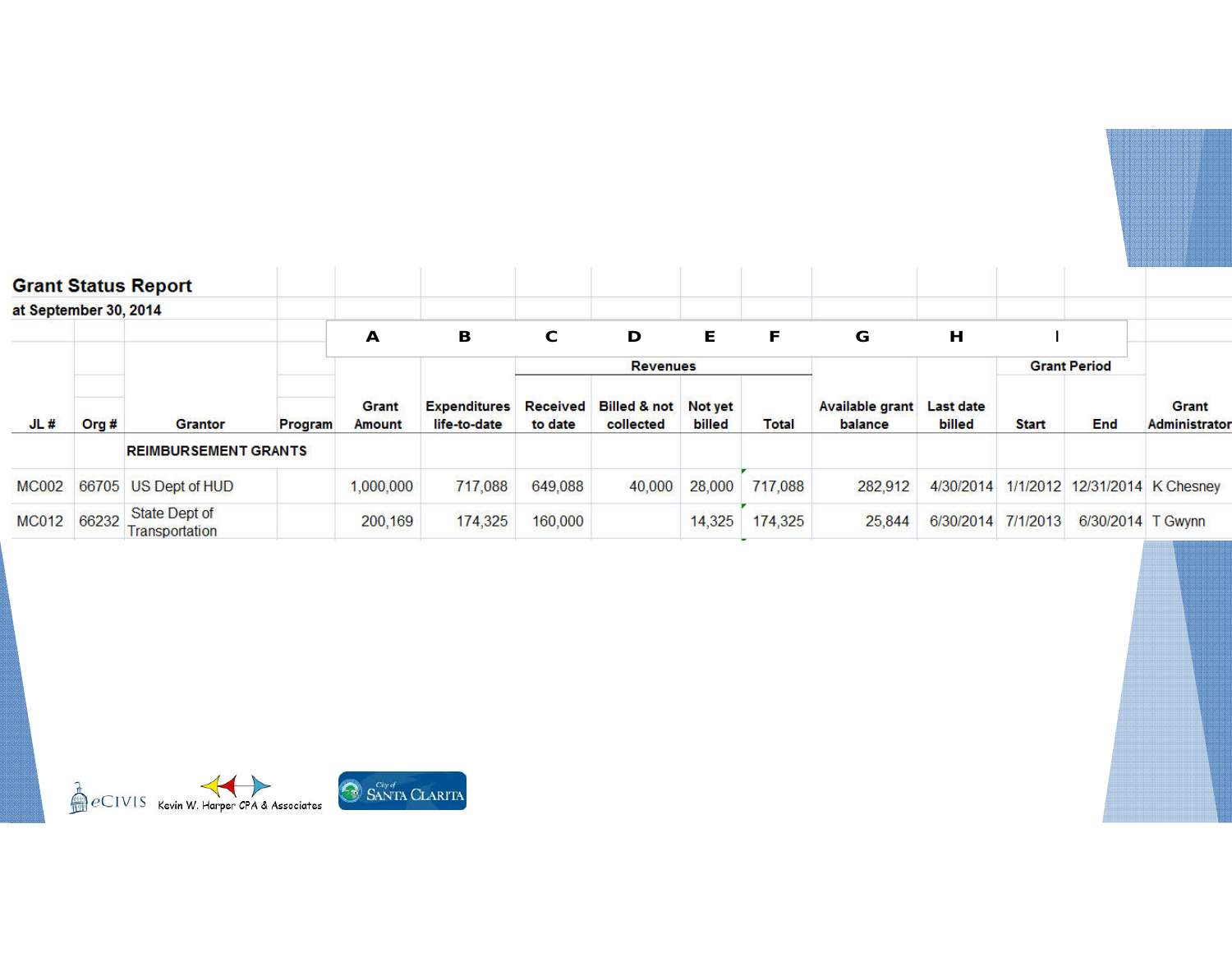### Grant files should include:

Grant award letter

- ▶ Budgets and financial reports
- Detail of revenue/expenditure transactions
- **Reports submitted to grantor**
- Compliance requirements
- Audits, findings, corrective action plans
- Reimbursement claims
- Governing body approvals/reports

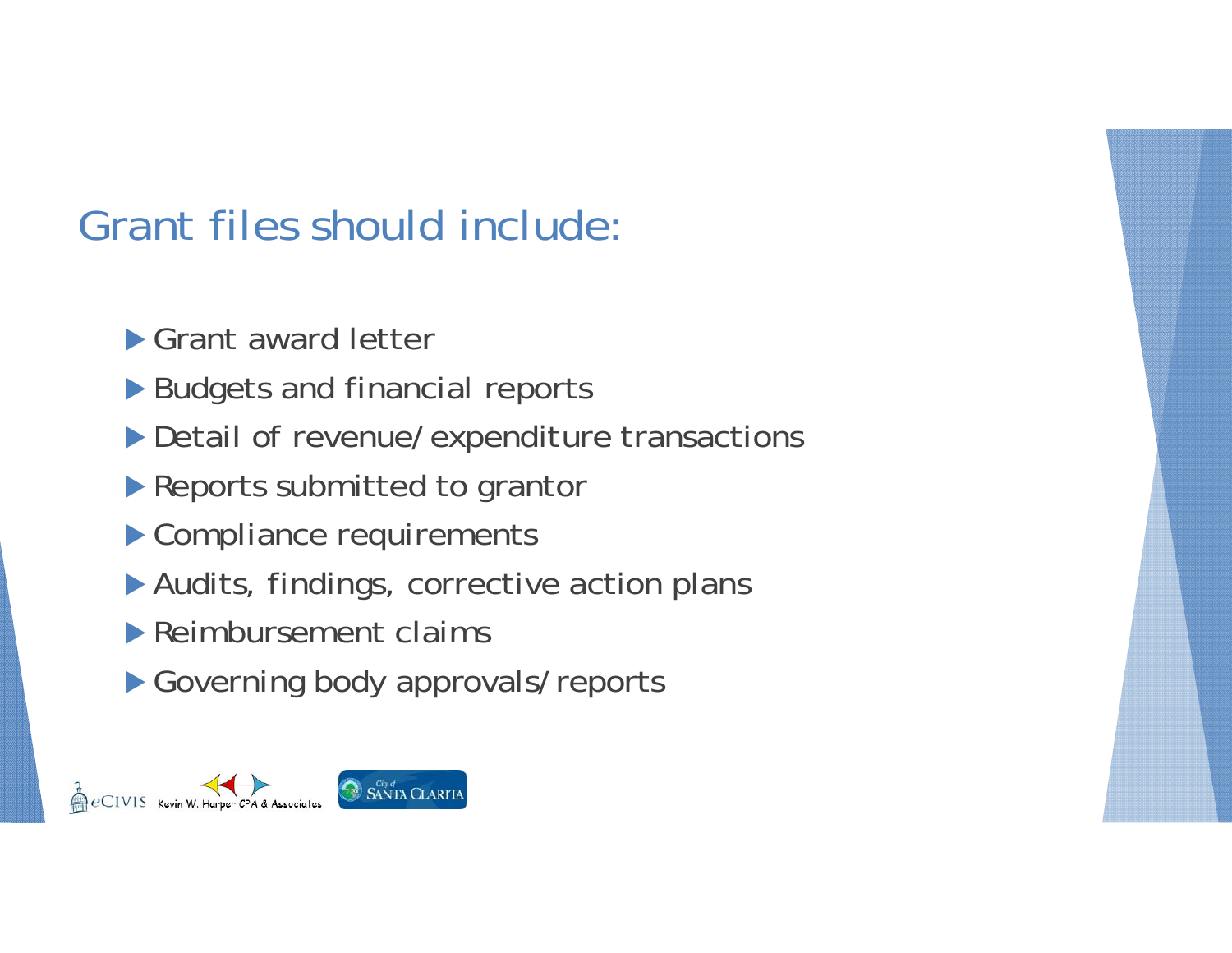"Uniform Administrative Requirements, Cost Principles, and Audit Requirements for Federal Awards"

- ▶ Consolidated 8 previous OMB Circulars on grants management
- Strengthens oversight of Federal awards to reduce the risk of waste, fraud and abuse
- Streamlines regulations to ease administrative burden
- ▶ Effective December 26, 2014 for new awards, funding amendments on existing awards, and audits of fiscal years beginning after

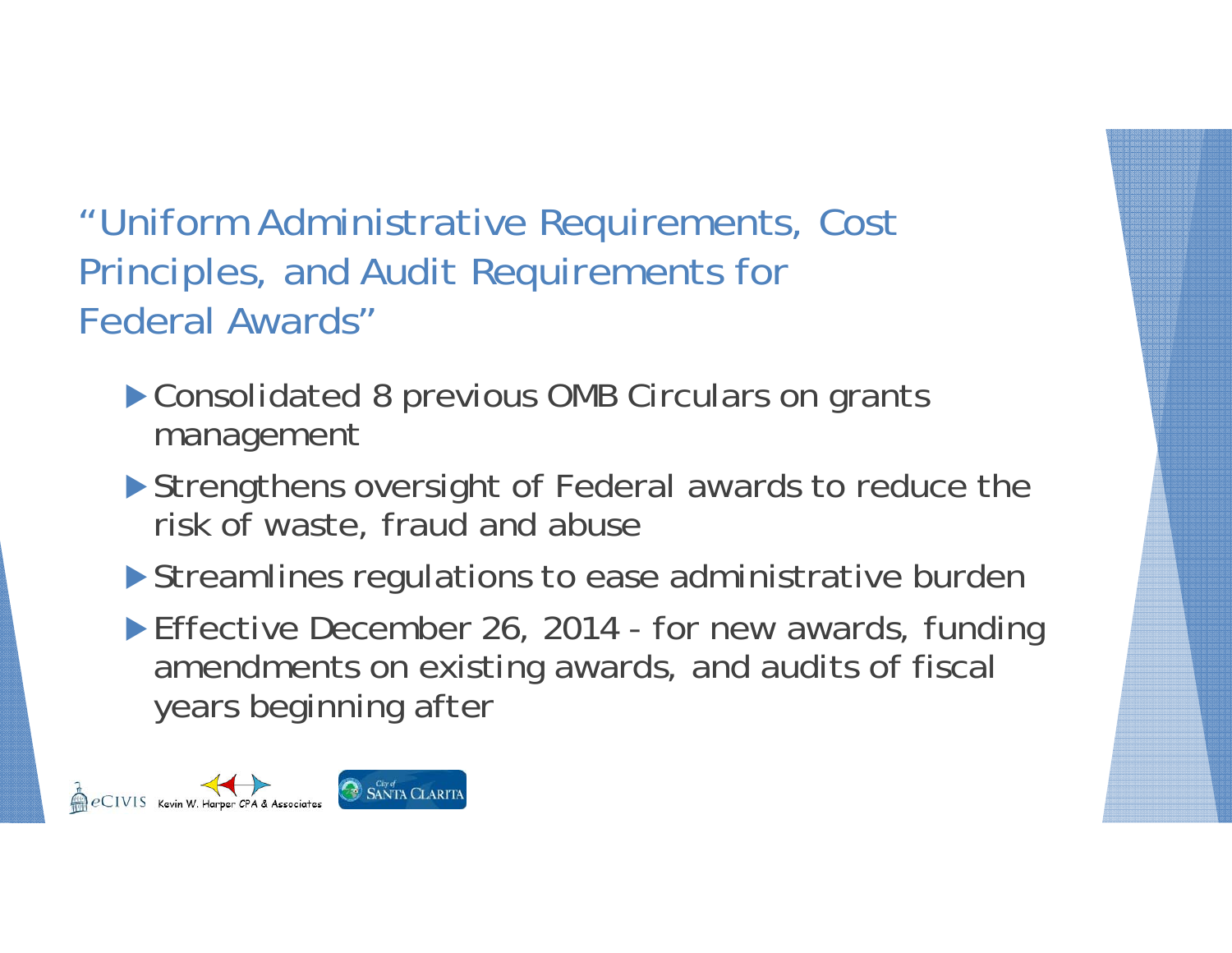### OMB Supercircular requires pass through entities to:

- **Provide information about grant to subrecipients in** subgrant agreement
- Review financial and programmatic audits
	- Subrecipients have required single audits
	- **In Issue management decision on findings**
	- ▶ Ensure timely correction of findings
- **Conduct risk assessment of each subrecipient**
- **Monitor based on identified risks**

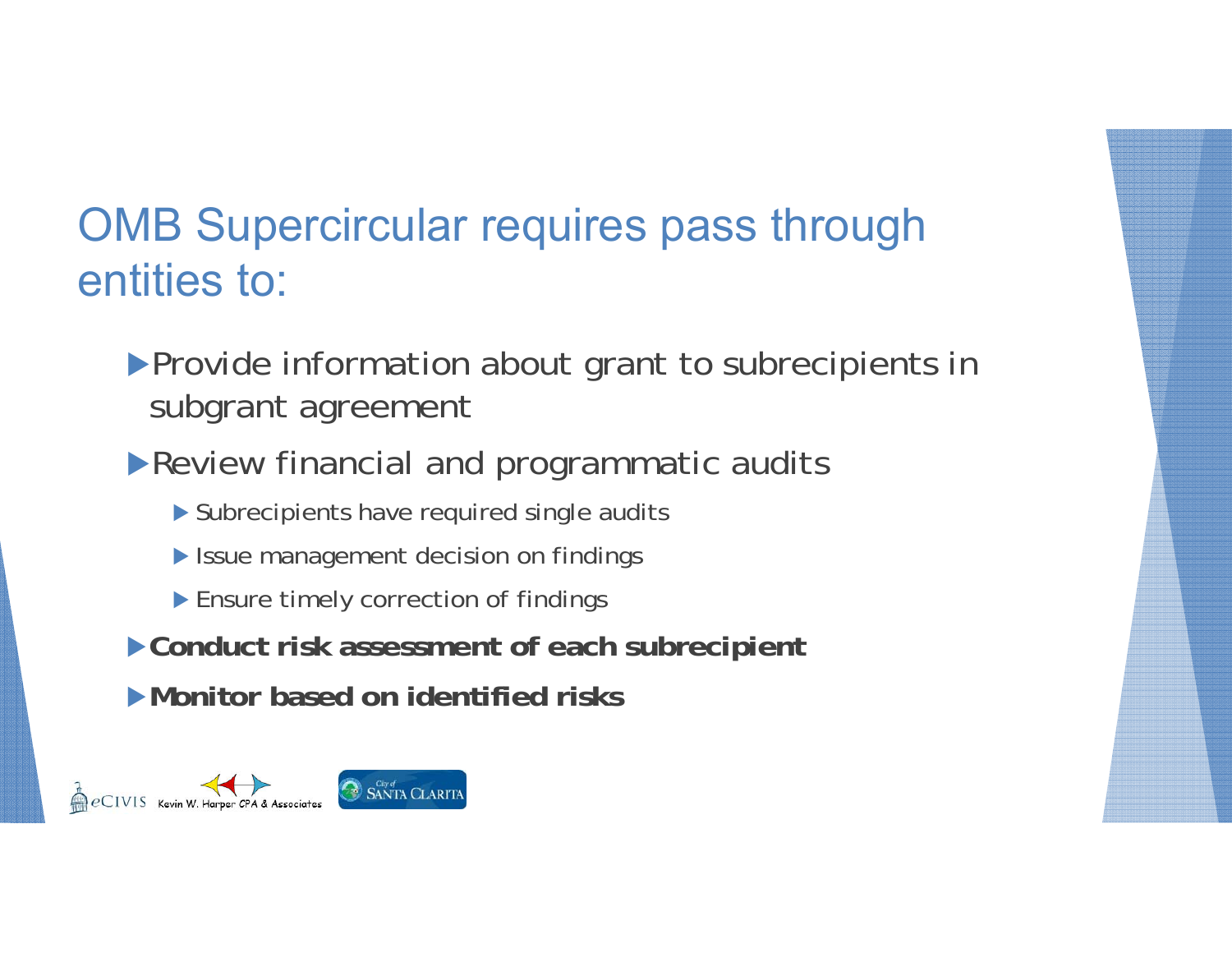### Monitoring May Include

- **Training and technical assistance**
- **Desk reviews**
- ▶ On-site reviews
- "Agreed-upon-procedures" engagements
- ▶ Other monitoring as determined by pass-through entity